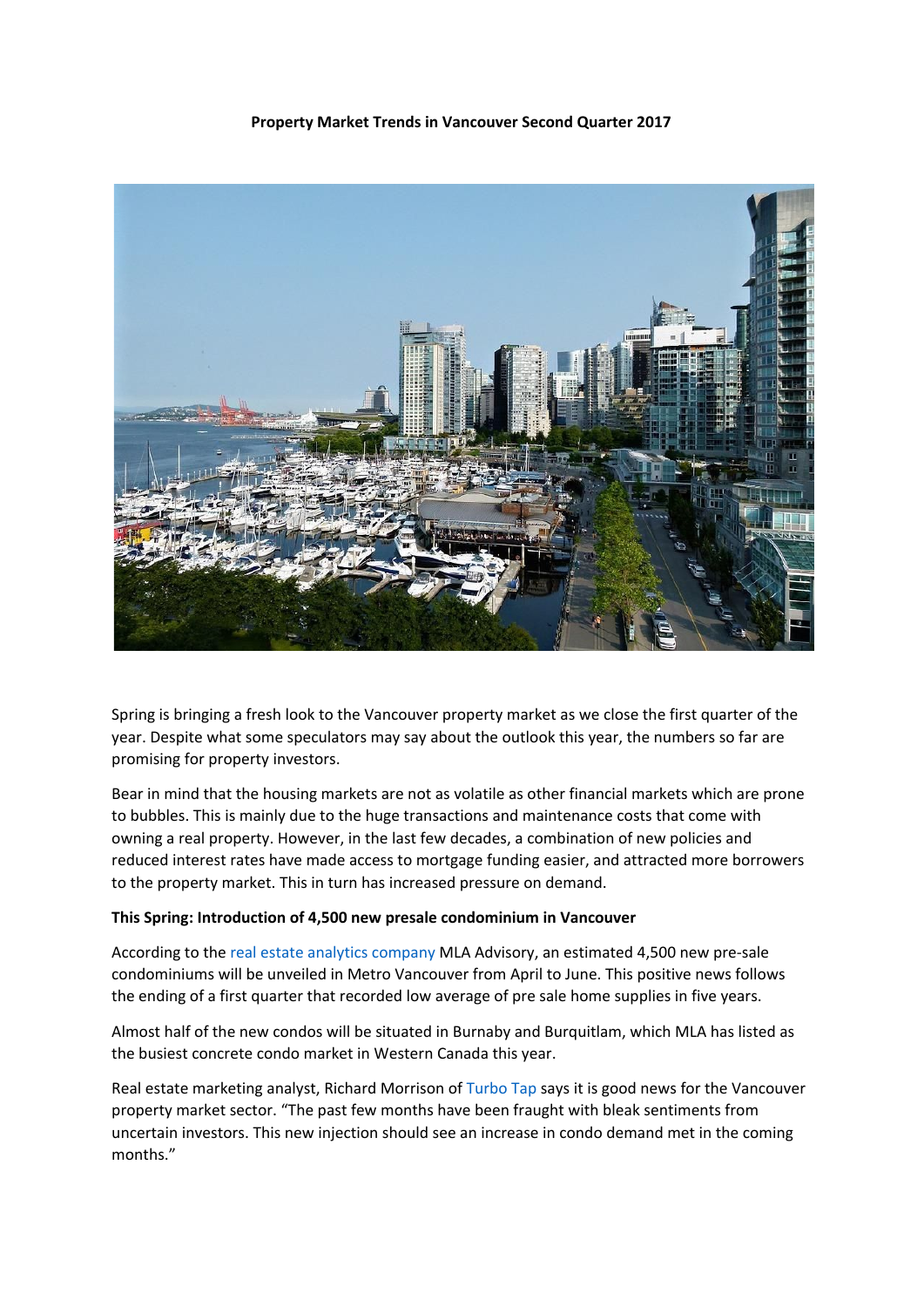The Vancouver City centre is another busy pre-sale market, with an estimated number of 1,000 luxury units expected to be released in 2017. Last year, the presale condos of Downtown Vancouver had a high sell rate of 96%. MLA proposes that the new luxury developments in Downtown is likely to set a record price/sq. ft. this year.

*Henry by Herei* in the Cambie Corridor, has already sold out 95% only after few weeks on the market, reports MLA. Also, South Richmond's *Calla at The Gardens* sold over 40 new units in the Q1 of 2017. The Bogner Development Group's *Kirkland development* is already 90% sold. The real estate intelligence company also says the presale Condo market trend will continue towards transit-oriented communities which have currently been experiencing a major transformation.

## **Springtime buying rush**

It is no surprise therefore, that spring time promises a high spike in sales. Canada's property market has always had a history spring time being the busiest house buying season. In some cases, property prices can go as high as 10%.

Although a spring rush and low inventory could send up prices, there are other factors that can counter the pressure of demand. For example, being eligible of mortgage financing based on higher posted rates can knock out a section of buyers from the market, or see them moved to sectors or types of housing that are in low demand.

Genworth Canada, one of the biggest private mortgage insurance providers, says one-third of first time home-buyers would be [ineligible](https://www.pressreader.com/canada/national-post-latest-edition/20161005/281509340687328) for their current homes if they were forced to reapply under these new mortgage policies.

In addition to that, there's the proposed modification on exactly who bears the losses of a mortgage failure (non-payment). Since the introduction of mortgage insurance in the mid-1960s, mortgage defaults were the responsibility of insurance company such as the Canadian Mortgage and Housing Corporation or Genworth Canada.